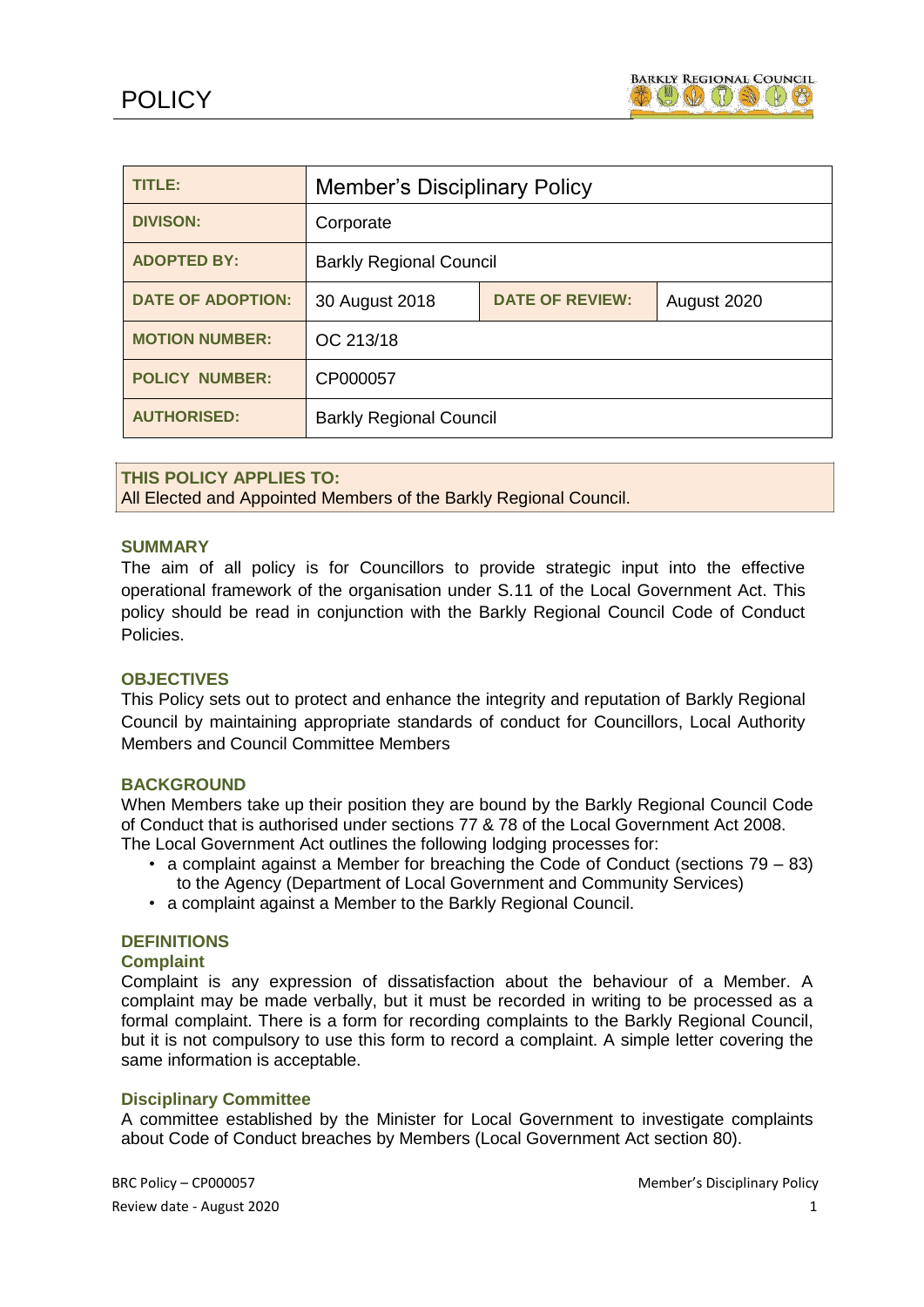## **Member**

Member means, according to context, a member of a Council, a Local Authority or a Council Committee (Local Government Act section 3).

#### **Delegate**

The Mayor may refer the complaint against a member to a delegate such as the relevant Ward Councillor or the CEO or both.

## **POLICY**

Alleged misconduct by a Member can be grouped into four areas according to the source of Information:

- Possible inappropriate behaviour but no formal complaint
- Member convicted of an offence
- Formal complaint to Barkly Regional Council
- Formal complaint direct to the Agency

#### **Disciplinary process**

#### **Informal disciplinary process - preliminary discussion**

When it appears that a Member may have engaged in misconduct, except when a complaint has gone direct to the Government department, the Mayor or his/her Delegate will initiate informal discussions with the Member involved. The Mayor/Delegate will provide specific details of the alleged misconduct. At this stage it will be decided whether further investigation is needed or whether the Member has no case to answer.

After investigation if the alleged Member has committed a breach of the Code of Conduct, regardless of whether there is a formal complaint or not, the, the Mayor/Delegate will report to Council the breach for decision to lodge with the Government Department.

#### **Formal disciplinary process**

If a complaint about misconduct is justified, or if a Member has not responded to preliminary discussions about less serious misconduct, a formal meeting with the Mayor/Delegate will take place. At this meeting the previous issues of the Member will be raised formally with any additional evidence produced by investigation of the complaint. The disciplinary process will be explained to the Member.

If the Member has committed a breach of the Code of Conduct, the Mayor/Delegate will report to Council the breach, for decision to lodge with the Agency.

#### **Situations that lead to automatic disqualification of Councillors**

The Local Government Act specifically disqualifies people from becoming candidates for Councillor or from staying on as Councillors if they:

- a. hold a judicial office (other than Justice of the Peace) (section 37 (1) (a));
- b. are bankrupt (section 37 (1) (b));
- c. have been sentenced to a term of imprisonment (which has not expired) of one year or more (section 37 (1) (c));
- d. is an employee of Council (section 37 (1) (d));
- e. owe the Council money for rates or surcharge and fail to pay off the debt within six months (section 37 (1) (e));
- f. are certified mentally unfit by two medical practitioners (section 37 (1));
- g. are no longer enrolled as an elector residing within the Council area (section 39 (1) (c)); or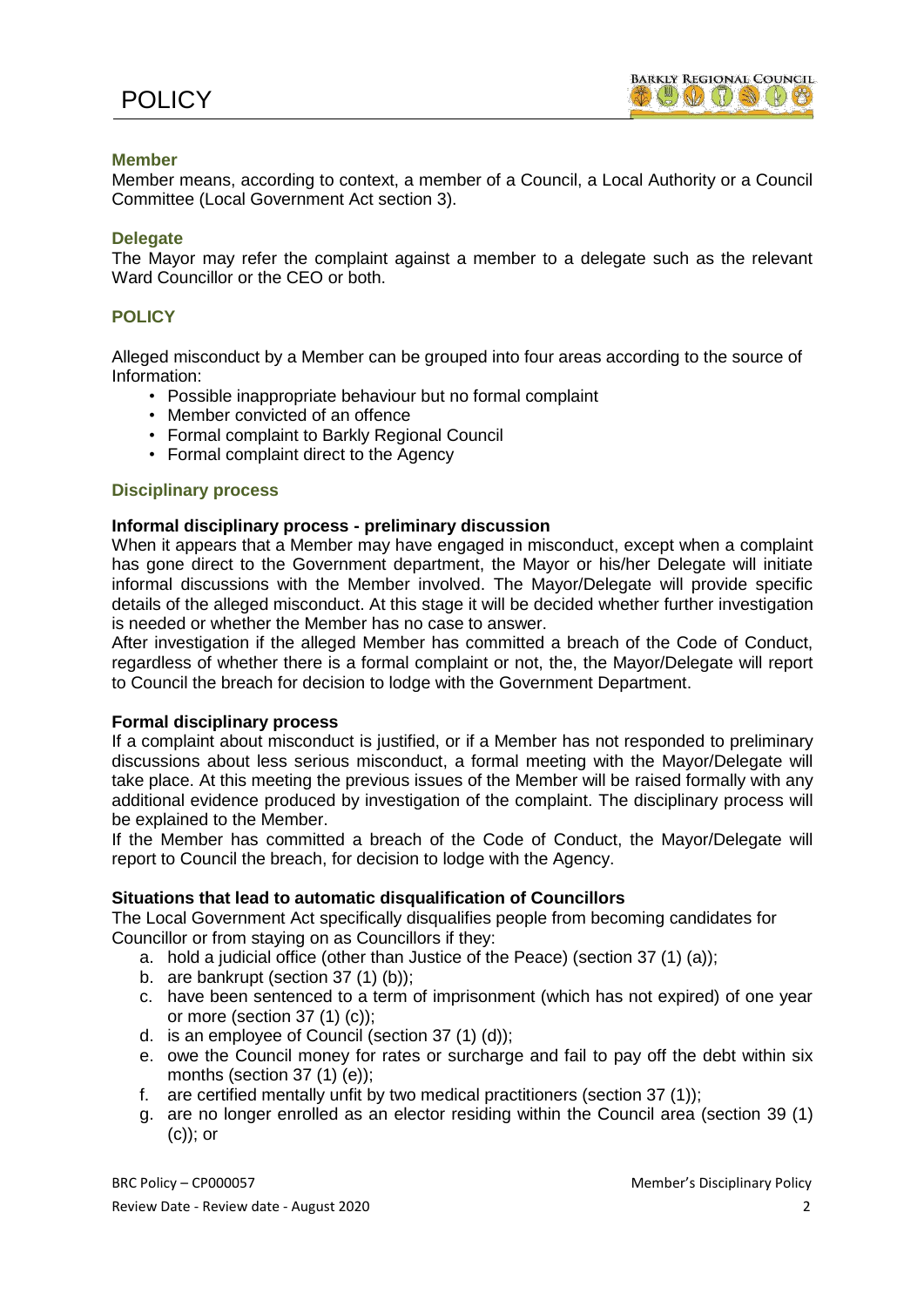h. fail to attend two consecutive Ordinary Meetings of Council without permission from Council (section 39 (1) (d)).

In these situations, the Councillor is automatically disqualified even if there has been no breach of the Code of Conduct or formal complaint. The Council can formalise this process without going through the Agency.

## **Situations that lead to automatic disqualification of Local Authority or Council Committee Members**

The Local Government Act 2008 does not apply the list of criteria for automatic disqualification to Local Authority or Council Committee Members. It is Barkly Regional Council Policy that Local Authority and Council Committee Members will automatically be disqualified from the relevant Local Authority or Committee if they:

- a. are bankrupt;
- b. have been sentenced to a term of imprisonment (which has not expired) of one year or more;
- c. owe the Council money for rates or surcharge and fail to pay off the debt within six months;
- d. are certified mentally unfit by two medical practitioners;
- e. fail to attend two consecutive meetings of the relevant Local Authority or Council Committee without permission from that Local Authority or Committee;
- f. lose a vote of no confidence by at least 60% of the Members of the Local Authority or Committee on which they serve.
- g. Situations where it is noted that:
	- a. The member act or seem to act improperly and not in accordance with the requirements to behave in a professional atmosphere
	- b. The member perform or seem to perform to gain advantage for themselves or for any other person
	- c. Make improper allegations or derogatory comments while during or outside a meeting
	- d. Trying to dominate or influence over staff or other members or creating unnecessary arguments that disrupt normal functioning of the Council
	- e. Making allegations which may cause unwarranted offence or embarrassment to others
	- f. Making improper use of their positions for any unfair advantages
	- g. Any other act which could fall under the definition of a serious misconduct or against the Code of Conduct Policy

Council reserves the right to suspend Local Authority or Council Committee Members whilst any of the above matters are being investigated. An apology from the Member will be automatically assumed and accepted for any meetings held by the relevant Local Authority or Committee during any such period of suspension.

#### **RISK MANAGEMENT**

In the implementation of the Barkly Regional Council policy development, all Elected Members, employees, Local Authority Members, Council Committee Members, communities and stakeholders are encouraged to communicate any risks they perceive to the Chief Executive Officer.